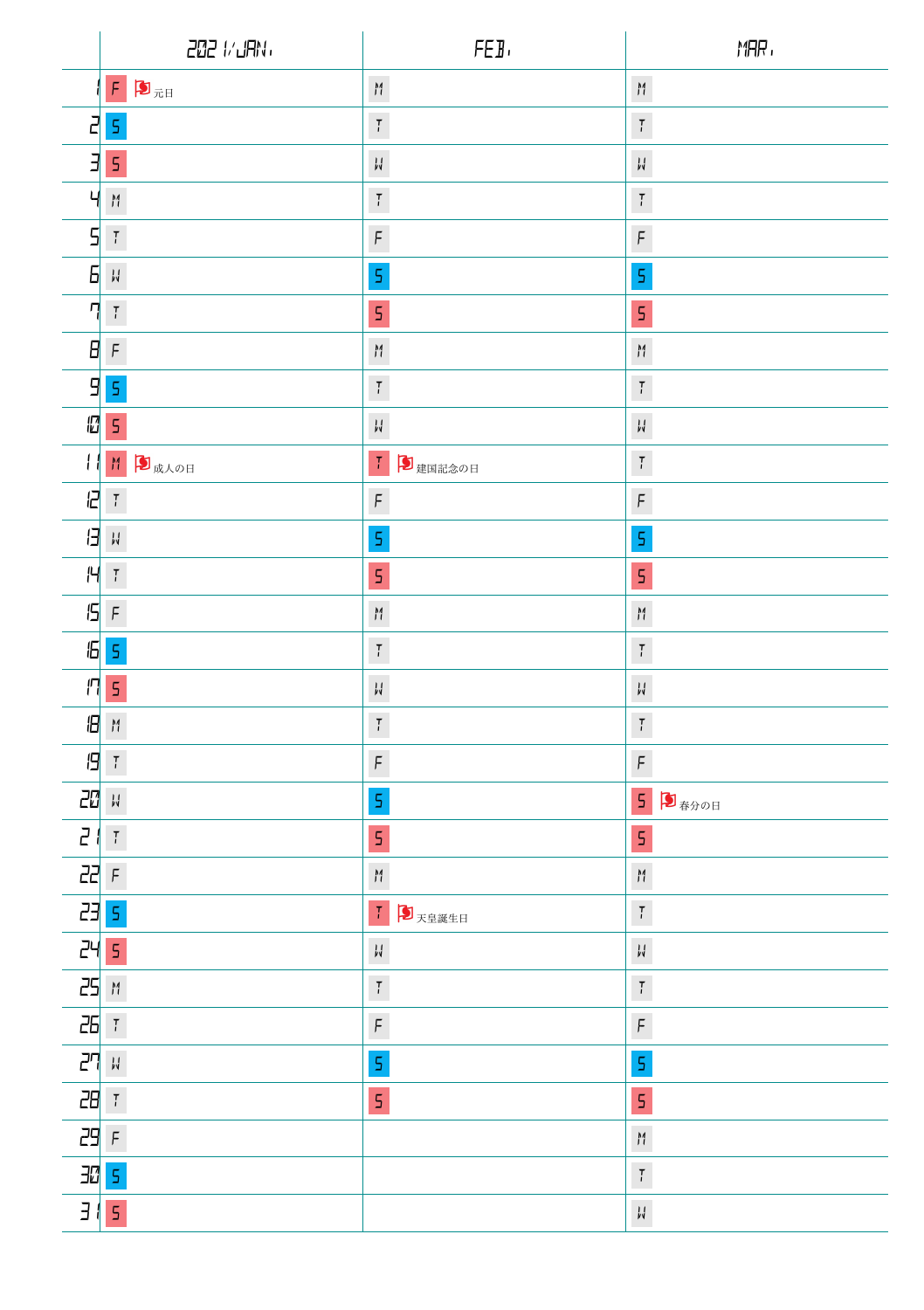|                | 202 1/APR,                      | //阳                                                                             | பி∬√,                       |
|----------------|---------------------------------|---------------------------------------------------------------------------------|-----------------------------|
|                | $\top$                          | $\mathsf S$                                                                     | $\overline{t}$              |
| 리              | $\digamma$                      | 5                                                                               | $\frac{1}{\nu}$             |
| E              | $\mathsf S$                     | M D 憲法記念日                                                                       | $\overline{t}$              |
| Ч              | 5                               | $I$ $32001$                                                                     | $\digamma$                  |
| 5              | ${\tt M}$                       | $W$ $3.500$                                                                     | $\mathsf S$                 |
| 6              | $\mathcal{T}$                   | $\overline{I}$                                                                  | 5                           |
| 7              | $\frac{1}{N}$                   | $\sqrt{r}$                                                                      | $\boldsymbol{\mathcal{M}}$  |
| 8              | $\overline{t}$                  | $\mathsf S$                                                                     | $\overline{l}$              |
|                | 9 F                             | $\mathsf S$                                                                     | $\frac{1}{p}$               |
| 個              | 5                               | M                                                                               | $\boldsymbol{\mathsf{T}}$   |
| Н              | 5                               | $\overline{t}$                                                                  | $\operatorname{\mathsf{F}}$ |
| a              | $\boldsymbol{\mathcal{M}}$      | $\mathcal{V}^I$                                                                 | $\mathsf S$                 |
| Θ              | $\frac{\overline{t}}{t}$        | $\mathbb T$                                                                     | 5                           |
|                | $H$ $W$                         | $\operatorname{\mathsf{F}}$                                                     | M                           |
| 15             | $\overline{t}$                  | $\mathsf S$                                                                     | $\overline{l}$              |
|                | 15 F                            | $\mathsf S$                                                                     | $\frac{1}{N}$               |
| П              | $\mathsf S$                     | $\mathop{}_{\text{M}}^{\text{M}}$                                               | $\boldsymbol{\mathsf{T}}$   |
|                | $\mathbb{B}$ 5                  | $\overline{t}$                                                                  | $\digamma$                  |
|                | <b>19</b> M                     | $\mathcal{V}^{\dagger}_{\mathbf{A}}$                                            | $\mathsf S$                 |
| 20             | $\mathcal{T}$                   | $\mathbb T$                                                                     | 5                           |
| $\overline{c}$ | $\frac{1}{p}\sqrt{\frac{1}{p}}$ | $\operatorname{\mathsf{F}}$                                                     | M                           |
| 22             | $\mathcal{T}$                   | $\mathsf S$                                                                     | $\overline{l}$              |
| 23 F           |                                 | $\mathsf S$                                                                     | $_{\nu}^{\rm I}$            |
| 24             | 5                               | $\mathop{M}\limits^{\mathop{\mathsf{M}}\nolimits}$                              | $\boldsymbol{\mathcal{T}}$  |
| 25 5           |                                 | $\overline{t}$                                                                  | $\sqrt{2}$                  |
|                | $25$ $M$                        | $\overline{\mathcal{W}}$                                                        | $\overline{\mathsf{S}}$     |
| 27             |                                 | $\overline{l}$                                                                  | 5                           |
| 28 M           |                                 | $\operatorname{\mathsf{F}}$                                                     | M                           |
| 29 T           | ■昭和の日                           | $\mathsf S$                                                                     | $\overline{l}$              |
| 30 F           |                                 | 5                                                                               | $\frac{1}{p}\frac{1}{q}$    |
| $\exists$      |                                 | $\mathop{H}\limits^{\mathop{\mathsf{M}}\limits}_{\mathop{\mathsf{I}}\nolimits}$ |                             |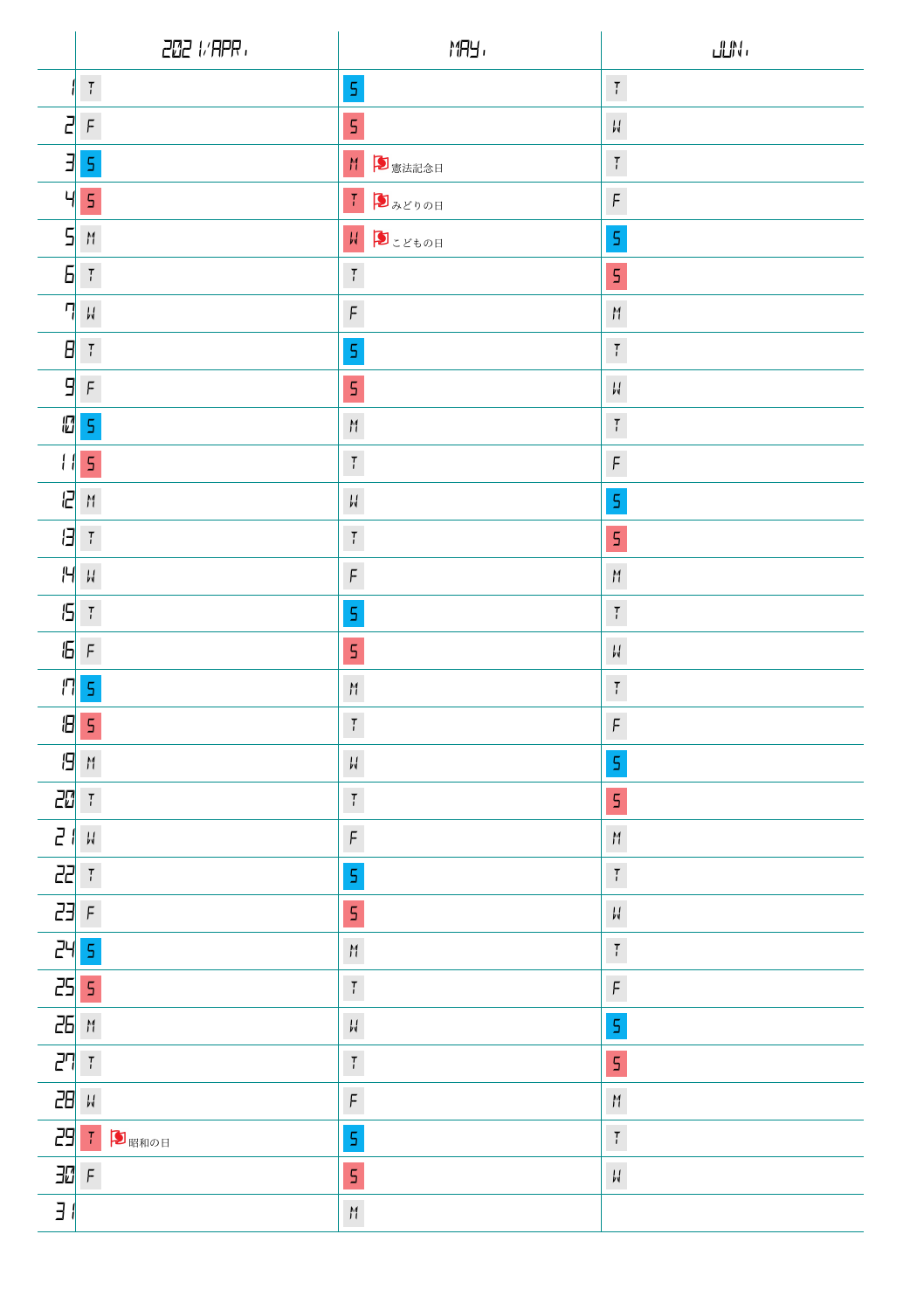|                | 202 1/100                            | $RLG$ .                                                                                      | SEP,                                               |
|----------------|--------------------------------------|----------------------------------------------------------------------------------------------|----------------------------------------------------|
|                | $\mathcal{T}$                        | $\mathsf S$                                                                                  | $\mathop{\downarrow}\mathop{\downarrow}$           |
| 2              | $\operatorname{\mathsf{F}}$          | $\boldsymbol{\mathcal{M}}$                                                                   | $\overline{l}$                                     |
| $\exists$      | 5                                    | $\mathbb T$                                                                                  | F                                                  |
| Ч              | 5                                    | $\mathcal{U}$                                                                                | $\mathsf S$                                        |
| 5              | $\boldsymbol{\mathcal{M}}$           | $\mathcal T$                                                                                 | 5                                                  |
| 6              | $\mathbb T$                          | $\operatorname{\mathsf{F}}$                                                                  | $\mathop{H}\limits^{\mathbf{M}}$                   |
| η              | $\frac{1}{N}$                        | $\mathsf S$                                                                                  | $\overline{l}$                                     |
| Β              | $\mathcal{T}$                        | $5$ $5$ $10$                                                                                 | $\mathcal{V}^1_{\mathbf{A}}$                       |
| 9              | $\digamma$                           | $M$ $\theta$ $*$ $\theta$ $*$                                                                | $\overline{l}$                                     |
| 個              | $\mathsf S$                          | $\mathcal T$                                                                                 | $\digamma$                                         |
| Н              | $\mathsf S$                          | $\mathcal{V}^{\text{f}}_{\text{M}}$                                                          | $\mathsf S$                                        |
| R              | $\boldsymbol{\mathcal{M}}$           | $\mathcal{T}$                                                                                | 5                                                  |
| Θ              | $\mathcal{T}$                        | $\,$ $\,$ $\,$                                                                               | $\mathop{H}\limits^{\mathbf{M}}$                   |
| $\overline{H}$ | $\frac{1}{\nu}$                      | $\mathsf S$                                                                                  | $\overline{l}$                                     |
| 15             | $\ensuremath{\mathsf{T}}$            | $\mathsf S$                                                                                  | $\mathcal{V}^{\mathcal{U}}_{\mathbf{A}}$           |
| 6              | $\,\mathsf F\,$                      | $\mathop{}_{\textstyle\rm{H}}^{\textstyle\rm{M}}$                                            | $\overline{t}$                                     |
| $\sqrt{2}$     | 5                                    | $\overline{t}$                                                                               | $\operatorname{\mathsf{F}}$                        |
| В              | $\mathsf S$                          | $\mathcal{W}$                                                                                | $\mathsf S$                                        |
| 19             | $\bar{H}$                            | $\mathcal{T}$                                                                                | 5                                                  |
| 20             | $\mathcal{T}$                        | $\operatorname{\mathsf{F}}$                                                                  | $\overline{\mathcal{M}}$<br>■敬老の日                  |
| $\overline{c}$ | $\mathcal{V}^{\dagger}_{\mathbf{A}}$ | $\mathsf S$                                                                                  | $\overline{l}$                                     |
| 22             | $\overline{t}$<br>日海の日               | 5                                                                                            | $\mathop{\downarrow}\mathop{\downarrow}$           |
| 23 F           | り体育の日                                | $\mathop{}_{\textstyle\mathop{\it M}\nolimits}^{\textstyle\mathop{\mathop{\rm M}\nolimits}}$ | $\mathcal{T}$<br>■秋分の日                             |
| 24             | 5                                    | $\overline{I}$                                                                               | $\digamma$                                         |
| 25             | $\mathsf S$                          | $\mu$                                                                                        | $\mathsf{S}$                                       |
| 25M            |                                      | $\overline{t}$                                                                               | $\mathsf S$                                        |
| 리 1            |                                      | $\operatorname{\mathsf{F}}$                                                                  | $\mathop{H}\limits^{\scriptscriptstyle\mathsf{M}}$ |
| 28 W           |                                      | $\mathsf S$                                                                                  | $\overline{l}$                                     |
| 29 1           |                                      | 5                                                                                            | $\mathop{\downarrow}\mathop{\downarrow}$           |
| 30 F           |                                      | $\boldsymbol{\mathcal{M}}$                                                                   | $\overline{t}$                                     |
| $\exists$      | $\mathsf S$                          | $\frac{\overline{t}}{t}$                                                                     |                                                    |